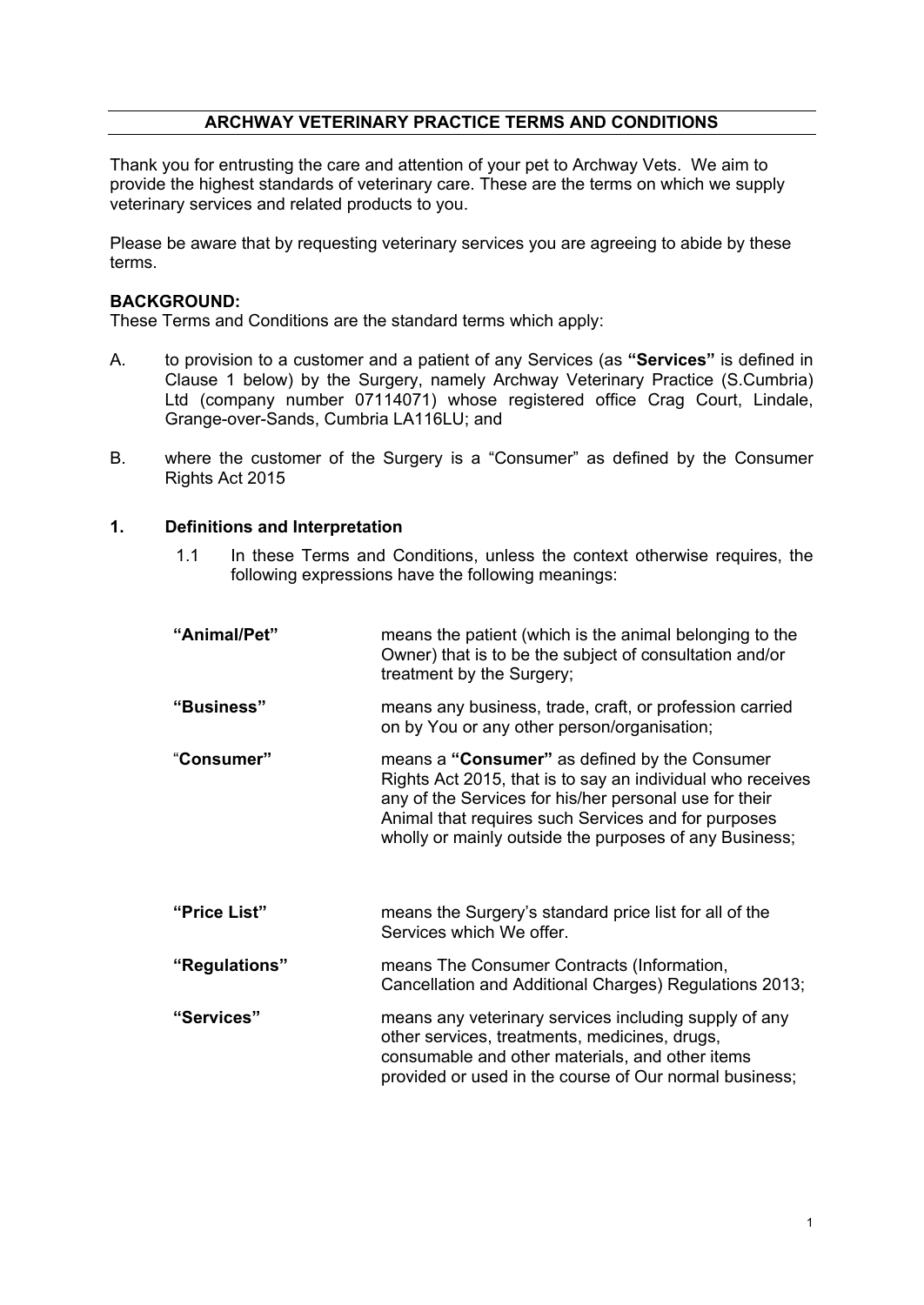**"Surgery/Us/We/Our"** means the Archway veterinary surgery whose place of business and contact address is the same address as above and reference to the Surgery shall include reference to any and all staff including veterinary surgeons; and

#### **"You/Your/Owner"** means an individual who is a customer of the Surgery and is the owner of an Animal;

- 1.2 Unless the context otherwise requires, each reference in these Terms and Conditions to:
	- 1.2.1 "These Terms and Conditions" is a reference to these Terms and Conditions and each of the Schedules as amended or supplemented at the relevant time; and
	- 1.2.2 A Clause or sub-Clause is a reference to a Clause of these Terms and Conditions;
- 1.3 The headings used in these Terms and Conditions are for convenience only and shall not affect the interpretation of these Terms and Conditions;
- 1.4 Words signifying the singular number shall include the plural and vice versa; and
- 1.5 References to any gender shall include the other gender.

# **2. Supply of Veterinary Services**

- 2.1 We shall ensure that all Veterinary Services are supplied by suitably qualified staff, taking into account the nature of the Veterinary Service to be supplied in each instance.
- 2.2 Wherever practicable and on your request, a treatment plan for the supply of Veterinary Services will normally be agreed with you following an initial consultation and in advance of any further treatment. This treatment plan will provide an estimate regarding the likely costs of the course of treatment in such plan. In an emergency, we reserve the right to provide such Veterinary Services as are reasonably necessary, in the professional judgement of the Veterinary Surgeon providing the Veterinary Services, without first agreeing a treatment plan.
- 2.3 Please note that any estimate given can only be an approximation of the costs of any treatment required. If our original estimate looks as if it will be exceeded, then we will contact you to discuss any increased fees with you before any further procedures are undertaken (except in the event of an emergency and/or at the professional discretion of the relevant Veterinary Surgeon acting in the best interest of your pet if we cannot contact you on the number you provided).
- 2.4 All estimates are valid for 14 days and you must accept them before treatment or surgery. Estimates do not constitute quotations and You may not take them as an accurate indication of the final sum due as the final sum due may vary according to unforeseen circumstances.
- 2.5 We will endeavour to provide veterinary services in accordance with reasonable standards denoted by the RCVS guidelines for practice standards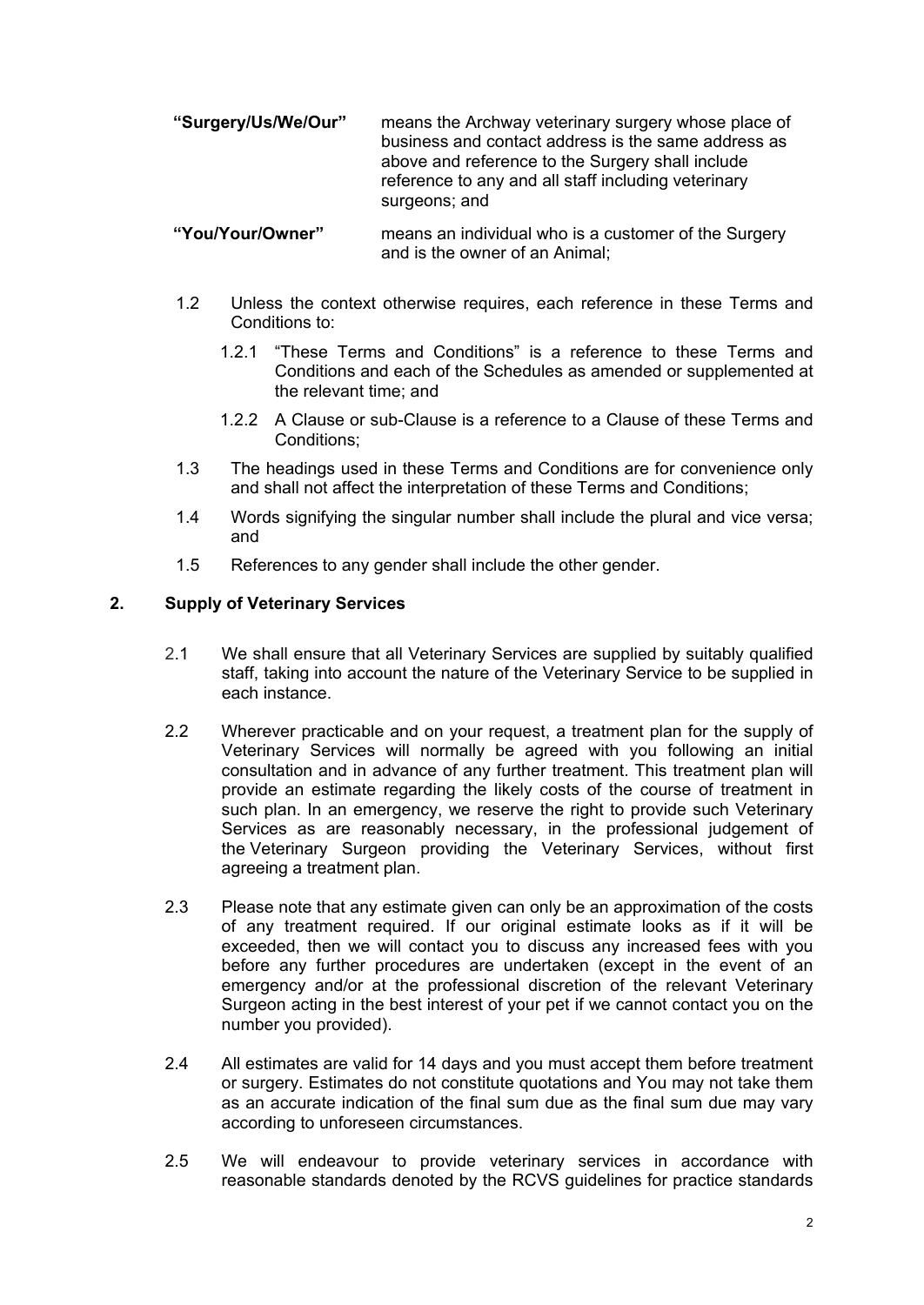and the professional conduct of veterinary surgeons and veterinary nurses. All Veterinary Services shall be supplied in accordance with normal professional standards.

2.6 We reserve the right to decline to supply Veterinary Services at our discretion. You are able (at your own cost and subject to the payment obligations in these terms and conditions) to seek a second opinion on or concerning any Veterinary Services provided.

# **3. Consultations and Appointments**

- 3.1 In non-emergency cases, consultations and treatment shall be by appointment only;
- 3.2 In emergency cases, You may bring Your Pet to the Surgery without an appointment and We will use all reasonable endeavours to treat the Animal as quickly as possible. In such cases, We ask You to give as much notice to Us as is reasonably possible;
- 3.3 If You know You are going to be late for an appointment, You should contact Us to tell Us. If You arrive later than 15min after an appointment time, We will try to provide the Services You have booked but if We decide that We cannot, the appointment will be treated as cancelled without notice by You and, if We then decide to make a charge for that appointment cancelled without notice, sub-Clause 3.5 below will apply;
- 3.4 You may cancel an appointment without charge if You give Us at least 12 hours prior notice of the cancellation and if You do so We will refund to You any sum (including, but not limited to any deposit) You paid in advance;
- 3.5 If You do not give Us at least 12 hours prior notice of cancellation of an appointment, We will be entitled to charge You for any net financial loss that We suffer due to Your cancellation but not more than 50% of the full price of the appointment. We will be entitled to deduct that charge from any sum (including, but not limited to any deposit) You paid in advance, and We shall refund the balance to You;
- 3.6 If, due to exceptional circumstances, You cancel an appointment without giving Us the required prior notice, We will consider the circumstances and in our discretion decide whether to waive any charge for late cancellation that We are entitled to make under sub-Clauses 3.3 and 3.5;
- 3.7 We may cancel an appointment booked by You at any time before the time and date of that appointment in the following circumstances:
	- 3.7.1 The required personnel and/or required materials necessary for the provision of the Services are not available; or
	- 3.7.2 An event outside of Our reasonable control; or

3.7.3 We find that you are not a "Consumer" (as defined in Clause 1 above).

If We cancel an appointment in such circumstances We will refund to You in full any deposit or other advance payment that You have made to Us for that appointment;

3.8 We will use all reasonable endeavours to start the Services at the appointment time which You have booked but the start may be delayed by overrun of a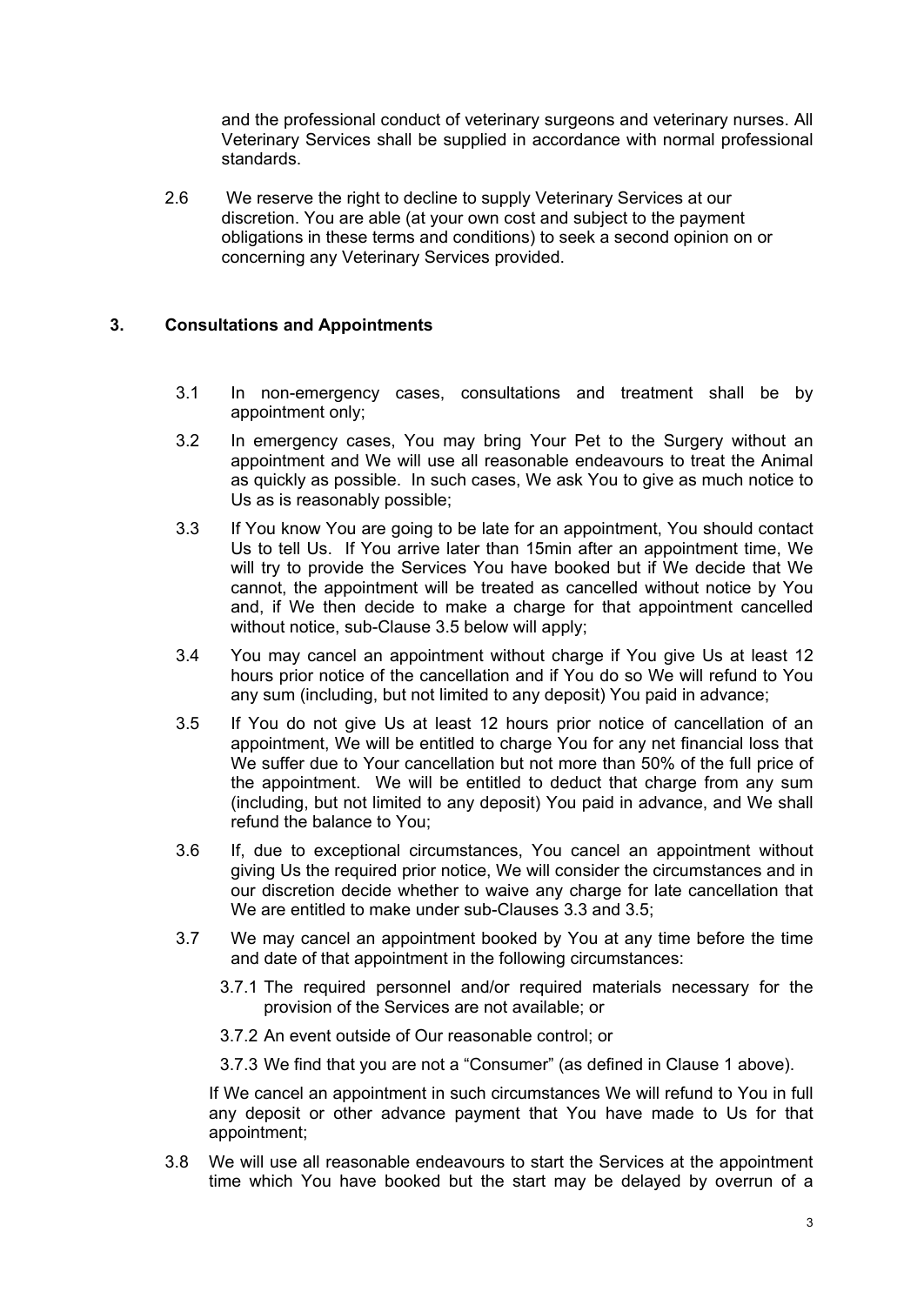previous appointment or by other circumstances. If a delay to the start is at least 30 minutes, You may cancel the appointment and there will be no cancellation charges.

- 3.9 We can offer a call-out appointment if You cannot get your Pet to the surgery, and require a veterinary surgeon to visit Your Pet at home providing it is within 10 miles of the surgery. You should book such appointments in the same way as conventional appointments. If the attending veterinary surgeon deems it necessary to treat the Animal at the Surgery, he/she may require You to transport your Pet to the surgery. The charge for the call-out will be as per the price list. If your home is more than 10 miles from the surgery, the call-out may be arranged for when we are in the area, at our discretion.
- 3.10 Veterinary Services shall be supplied during our normal business hours (these may change from time to time, but the current opening hours can be found on our website. In an emergency, a veterinary surgeon will see you outside these opening hours, but this service will carry an extra charge. We will only provide out-of-hours services to registered clients that have previously received our services.
- 3.11 Owners on holiday with their pets in our area may request our services providing we have been able to obtain their pets history from their registered vet practice. Prior to this only emergency care treatment may be given. Payment of a deposit may be requested up front.

## **4. Supply of Products**

- 4.1 In the event of any defect or failure (except those caused by human error) in any Product, our liability to you shall be restricted to replacing the Product or refunding the price that you paid for the Product.
- 4.2 You acknowledge and agree that all Products must only be used in accordance with the instructions supplied with them or given verbally by the Veterinary Surgeon (or another member of our staff) providing the Veterinary Services. If you have any questions or concerns regarding the use of any Product, you should consult a member of our staff for clarification.
- 4.3 Any Products supplied by us shall be of satisfactory quality, fit for purpose and shall comply with any description given. All other warranties, expressed or implied, are hereby excluded.
- 4.4 Veterinary Medicinal Products that have left the Surgery premises may not be returned for a refund. The correct storage conditions, according to the products SPC, cannot be guaranteed hence neither can its safety and effectiveness. All returned veterinary medicinal products will be destroyed.

### **5. Repeat Prescriptions**

5.1 When you request a repeat prescription for your pet, we can only supply the medication if both of the following conditions are met:

5.1.1 The Veterinary Surgeon caring for your pet has authorised the repeat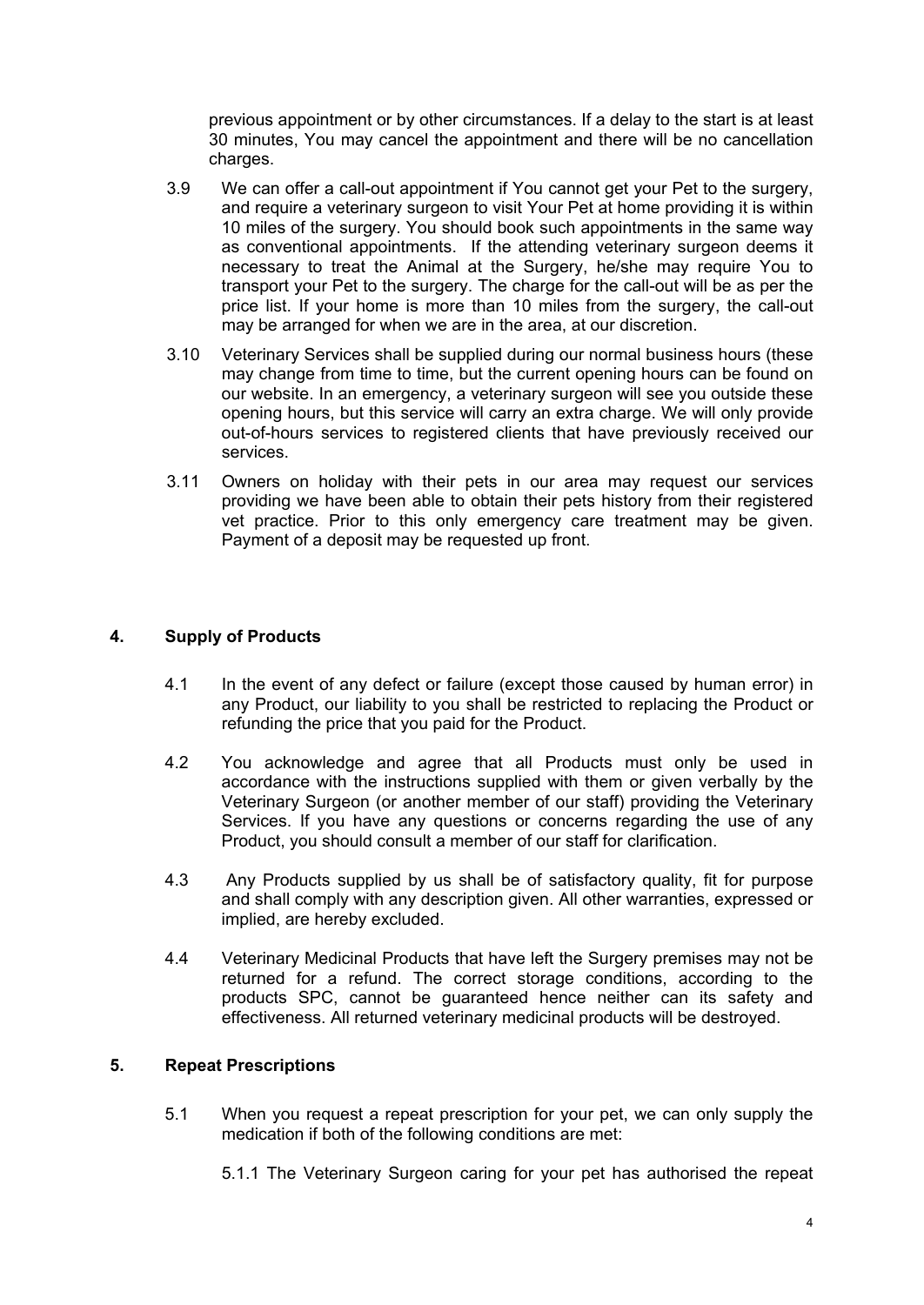prescription.

5.1.1 Your pet has had a medication review check by one of our vets within the last 3-6 months. This interval will be determined by the veterinary surgeon dependant on the individual condition.

- 5.2 We request 24 hours notice before you can collect your pet's prescription.
- 5.3 You may request a written prescription in order to purchase the medication elsewhere however;

5.3.1 All the conditions in clauses 5.1 & 5.2 still apply

5.3.2 There will be a charge for such repeat prescriptions to cover the time, responsibility and professional insurance costs involved.

5.3.3 Archway vets accepts no responsibility as to the quality and effectiveness of veterinary medicinal products not directly purchased from the surgery.

### **6. Fees and Payment**

- 6.1 All Veterinary Services and Products provided by us shall be charged to you in accordance with the current price list, which is subject to change without notice. If you have any questions regarding the costs that will be incurred, you should consult the Veterinary Surgeon in charge of your pet's treatment or another member of staff for clarification.
- 6.2 You must pay for all services in full at the time the Veterinary Services or the Products are supplied, either at the end of the consultation, the discharge of your pet or upon collection of the Products. All monies owed must be settled in full on receipt of the fee note. On very rare occasions we may allow treatment without immediate payment. However, in this situation we would expect payment to be made within 24 hours of receipt of the fee note and adequate identification to be provided.
- 6.3 All statements will incur an admin fee of 5% every 14 days on the total amount outstanding.
- 6.4 You may settle your account using any of the following methods: Cash, credit/debit Card (Switch, Solo, MasterCard, Visa, Delta), or cheque with current valid banker's card. Please retain all payment receipts. We may also accept payment via BACS transfer. Please discuss this with a member of staff who will provide you with the account details should this payment method be acceptable.
- 6.5 Please note charges for work-in-progress such as laboratory fees and consultancy fees, may not be known at the time of payment and will be invoiced as soon as available.
- 6.6 We accept direct insurance claims at the discretion of our Practice Manager. A direct insurance claim is one where you do not pay us; rather we claim the money directly from the insurance company. We may charge a direct insurance claim administration fee. In the event that all or any part of the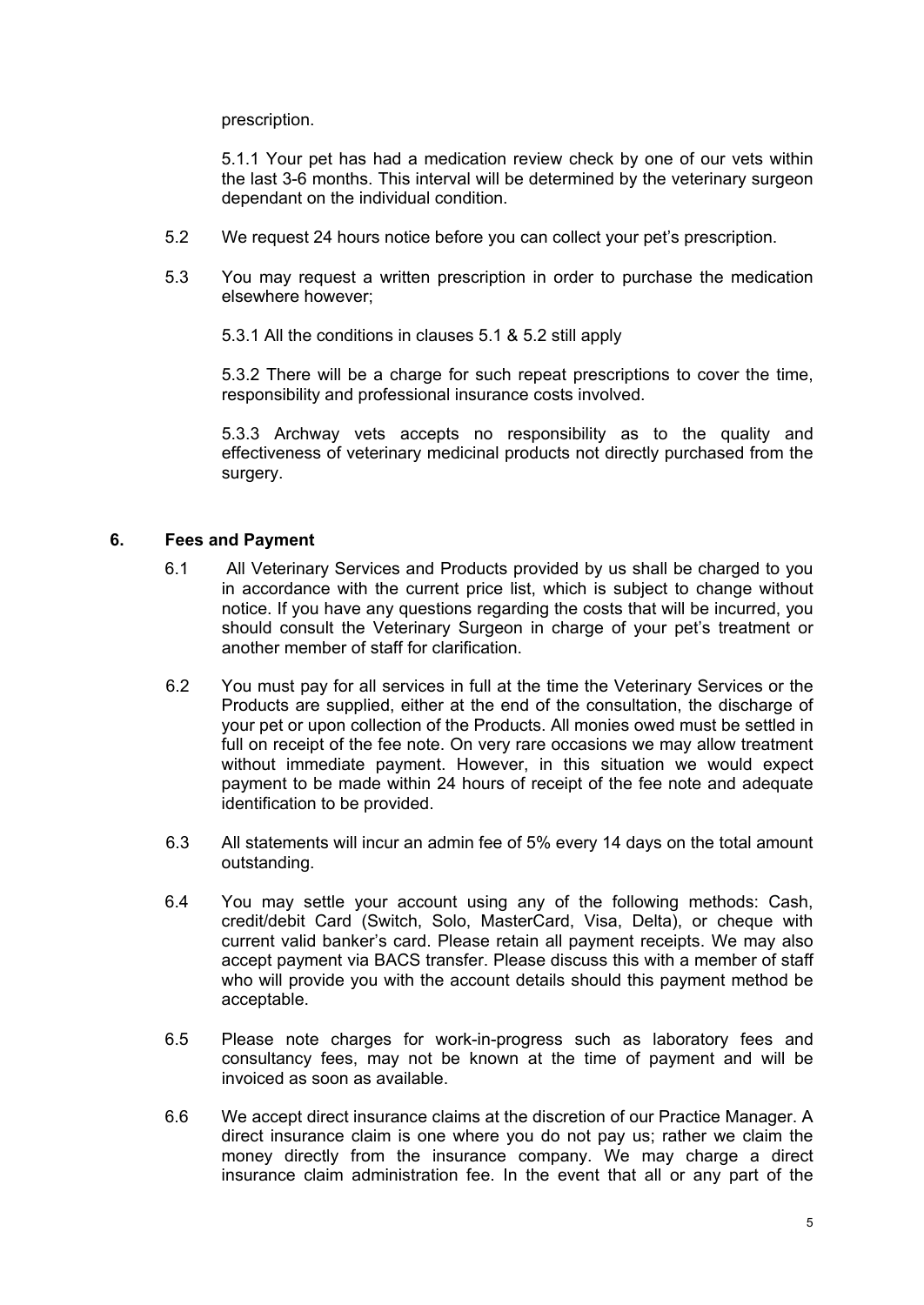insurance claim is not paid by your insurance company for any reason, you will be liable for the outstanding balance. We may, at our absolute discretion, agree that you may delay payment of an invoice pending recovery of the sum from your insurer for such reasonable period as we agree in writing. You remain liable in full for all invoices and all sums shall become due and payable in full by you at the end of this extended payment period, irrespective of whether your insurer has made payment to you.

- 6.7 Overdue accounts will be referred to our debt collection agency.
- 6.8 In the event that any invoice or other sum owed by you is not paid when due then, without prejudice to any other remedies available to us, we may at any time:

6.8.1 Add additional charge(s) to your outstanding account in order to recover fees and costs in connection with the collection of the sum owed (including but not limited to administrative costs and debt collection agency fees); and

6.8.2 Issue notice to you that no further Veterinary Services and/or Products will be supplied to you.

- 6.9 All prices of Services quoted or estimated are subject to VAT at the current rate.
- 6.10 If you are unable to pay for the Veterinary Services, we are only obliged to fulfil our minimum legal responsibilities and professional obligations in respect of your pet.

### **7. Documents and Records**

- 7.1 The care given to your pet may involve specific investigations such as taking radiographs or performing ultrasound or MRI scans. Even though we make a charge for carrying out these investigations and interpreting the results, ownership of the resulting record, such as a radiograph or scan image, remains the property of Archway Veterinary Practice and shall be retained by us.
- 7.2 If You move your Animal to a different veterinary surgery, You should inform Us and request Us to send all records and documents pertaining to the Animal to the new surgery. You shall be responsible for any and all costs associated with our sending such documents.
- 7.3 You have the right to request a copy of any documents which We may hold in relation to Your Animal which We shall provide if You first pay a reasonable fee as determined by Us, and upon settlement in full of all sums due to Us in respect of such patient's treatment.
- 7.4 We shall not release any documents either to You or another veterinary surgery if You owe Us any outstanding sum.

## **8. Animal Health Insurance**

8.1 We recommend that You take out a suitable animal or pet health insurance policy to cover Your Animal but any contract of insurance is between you and your insurer. Please ensure that you refer to the terms and conditions of your insurance policy;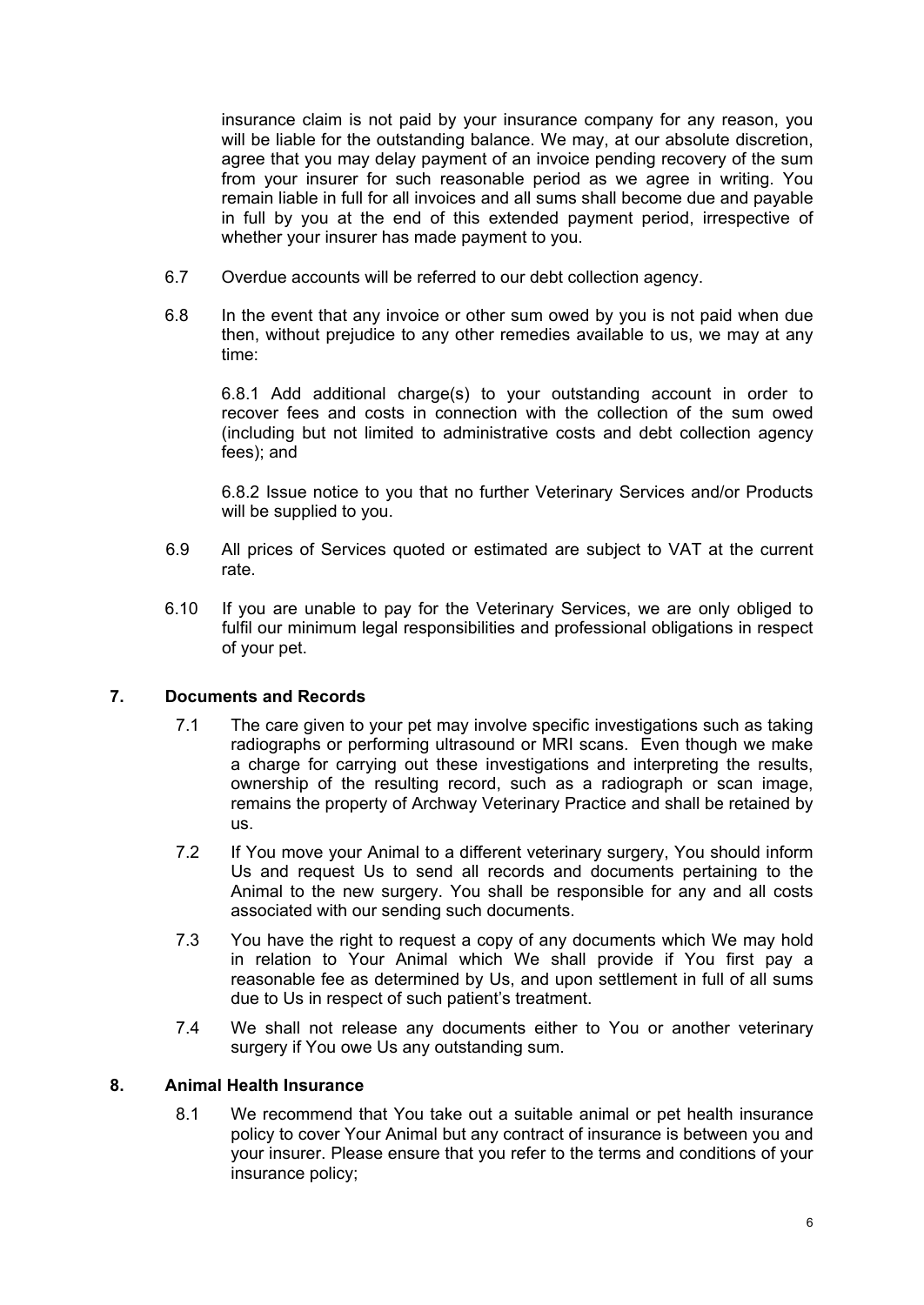- 8.2 We are unable to provide recommendations with regard to animal or pet health insurance policies;
- 8.3 We are not a party to any contract between You and an insurance provider; and
- 8.4 If You make an insurance claim, We may fill out the requisite claim forms on your behalf for which there may be a charge in line with our Price List**;** and
- 8.5 If You make an insurance claim, We may provide additional assistance in liaising with the insurance provider. Any such assistance shall be provided at Our sole discretion and We may charge for it in line with our Price List.

## **9. Limitation of Liability**

9.1 We carry professional indemnity insurance as follows;

8.1.1 £200,000 for criminal or disciplinary action;

- 8.1.2 £10,000,000 per claim for human injury;
- 8.1.3 £250,00 domestic pet, £250,000 food animal, £500,000 equine.
- 9.2 We supply Veterinary Services and Products to you on the condition that our liability for any loss, claim, cost or expense arising out said supply, shall not exceed and shall be limited to a maximum of the Insured Sum. If you wish us to assume a level of liability greater than the Insured Sum, then we shall only agree if all three of the following conditions are met:

8.2.1 Your request is in writing.

8.2.2 We can obtain insurance cover for said higher level of liability.

8.2.3 You pay, in advance, to us the additional premium incurred by us in respect of the additional cover.

- 9.3 We will be responsible for any foreseeable loss or damage that You may suffer as a result of Our breach of these Terms and Conditions or as a result of Our negligence. Loss or damage is foreseeable if it is an obvious consequence of Our breach or negligence or if it is contemplated by You and Us when Our contract with You is created. We will not be responsible for any loss or damage that is not foreseeable;
- 9.4 We provide or sell all Services only for Your personal and private use/purposes. We make no warranty or representation that products, or other goods or materials that We provide or sell are fit for commercial, business, industrial, trade, craft or professional purposes of any kind (including resale). We will not be liable to You for any loss of profit, loss of business, interruption to business or for any loss of business opportunity;
- 9.5 Nothing in these terms and conditions shall:

8.5.1 exclude or limit our liability for death or personal injury caused to a human being.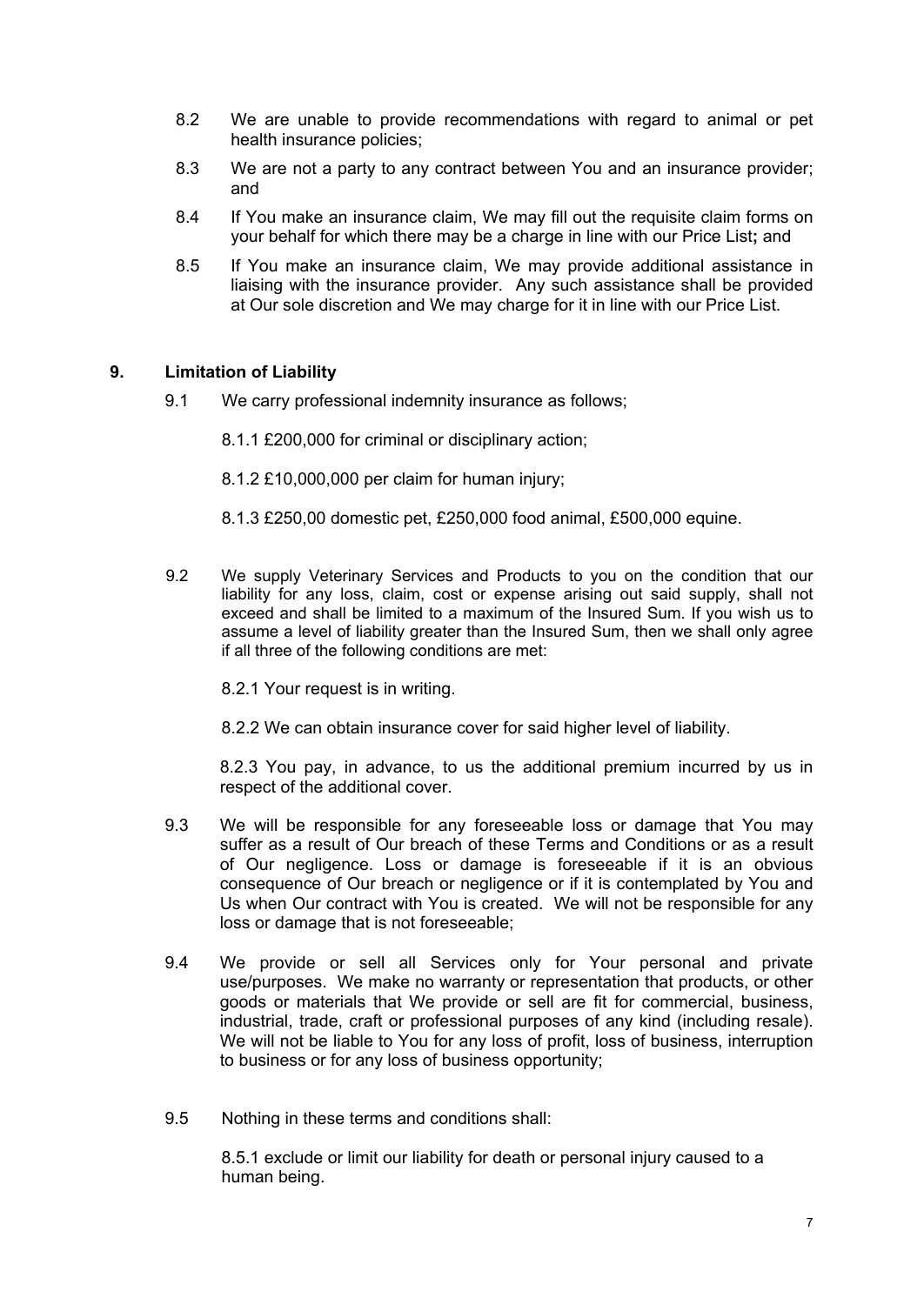8.5.2 render us liable for any indirect or consequential loss (including, but not restricted to, loss of profit or loss of savings) which liability shall be excluded to the maximum extent permitted by law.

### **10. Data Protection**

- 10.1 Archway Veterinary Practice is a "data controller". This means that we are responsible for deciding how we hold and use personal information about you. We will use the personal information you provide to us to:
- 10.1.1 Provide the Veterinary Services and Products.

10.1.2 Process your payments for the Veterinary Services and Products.

10.1.3 Inform you about the products and services that we or selected third parties provide, but you may stop receiving these at any time by contacting us.

10.2 In order to provide the services above, we use selected third parties to process your data. We will not share your information with other companies, individuals or organisations unless:

10.2.1 It is part of the diagnosis or treatment of your pet.

10.2.2 It is part of a service that you've asked us to provide, such as a health plan, financing or submitting insurance claims.

- 10.2.3 You have given us permission to do so.
- 10.2.4 We have an identified legitimate interest to do so.
- 10.2.5 We are legally required to do so.
- 10.3 In some very specific situations, we may transfer some of your data abroad. If we do transfer any of your data outside of the European Union we will make sure that it is kept secure. We hold the companies we work with to the EU contract clauses standards.
- 10.4 We are committed to protecting the privacy and security of your personal information and we are required under data protection legislation to notify you of the information contained within our Privacy Policy. This privacy notice describes how we collect and use personal information about you during and after your working relationship with us, in accordance with the General Data Protection Regulation (GDPR). This policy is available at the Practice and on our website.
- 10.5 You can ask to access, modify or delete your data held by us and you can also ask us any question regarding the data that we store about you.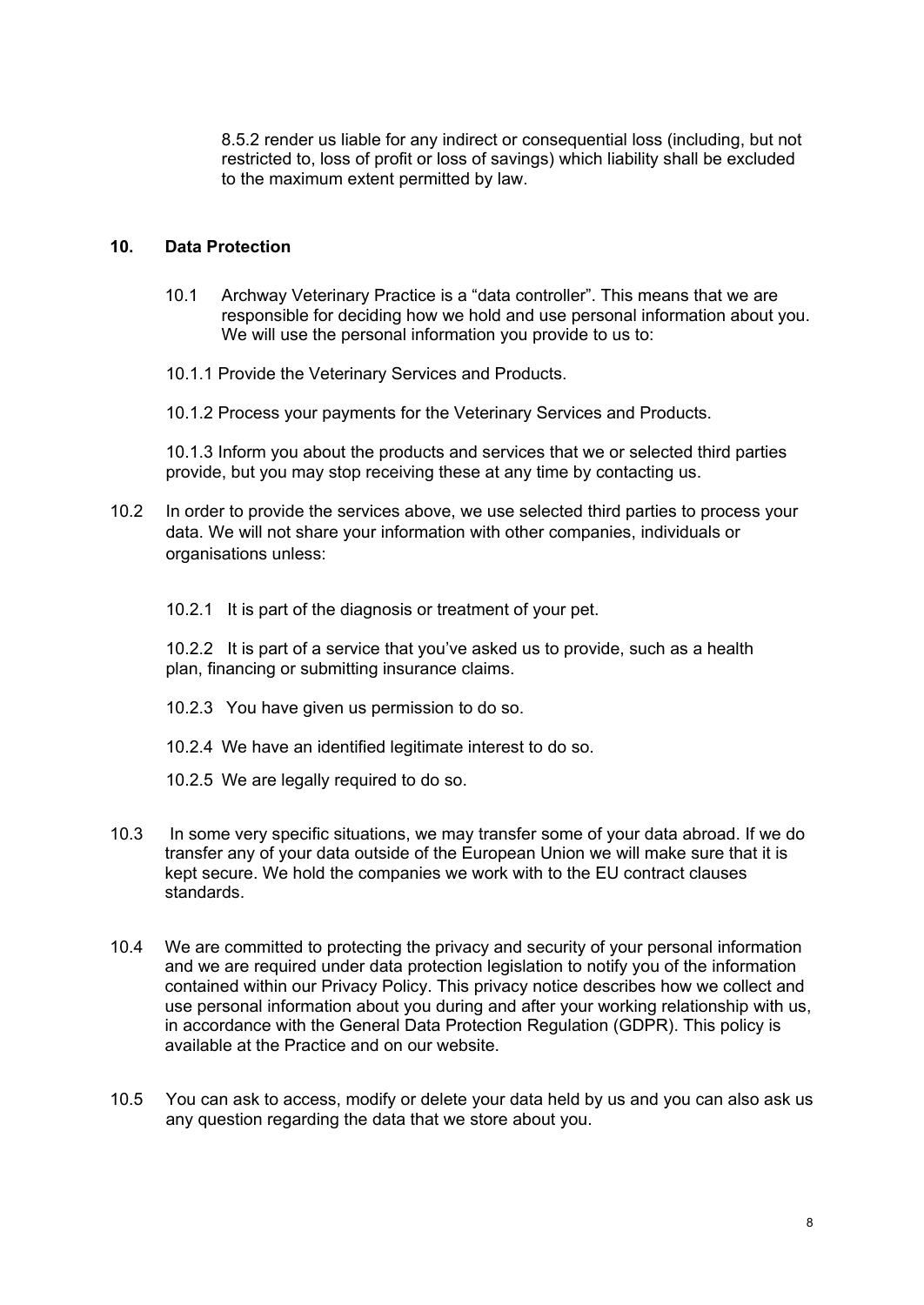### **11. Regulations**

We are required by the Regulations to ensure that certain information is given or made available to You as a Consumer before We make Our contract with You (i.e. before We accept Your request to make a booking) except where that information is already apparent from the context of the transaction. We have included the information itself either in these Terms and Conditions for You to see now, or We will make it available to You before We accept Your request to make a booking. All of that information will, as required by the Regulations, be part of the terms of Our contract with You as a Consumer.

### **12. Information**

As required by the Regulations:

- 11.1 all of the information described in Clause 11; and
- 11.2 any other information which We give to You about any Services or the Surgery which You take into account when deciding to make a booking or when making any other decision about the Services;

will be part of the terms of Our contract with You as a Consumer.

## **13. Complaints and Standards**

- 13.1 The Surgery always welcomes feedback from its customers and, whilst We shall use all reasonable endeavours to provide a high standard of service, care and treatment to all Animals and their Owners, We nevertheless want to hear from You if You have any cause for complaint, or how We can improve our services. If You have any complaint about Our Services or any other complaint about the Surgery, please initially raise the matter verbally with the veterinary surgeon responsible for your animal, or other member of staff concerned. The complaint will be reported to a senior staff member or practice manager.
- 13.2 If you remain dissatisfied, then please send your complaint in writing to our Practice Manager at the surgery address.
- 13.3 In the case of a complaint, we may share your information with our insurers or our indemnity providers or other professional advisors, if we believe that this will enable us to resolve your complaint more effectively.

# **14. Changes to Terms and Conditions**

No alteration may be made to these terms and conditions without the express written consent of the Practice Director. We may update or amend these terms and conditions at any time by placing a notice to that effect in our premises.

### **15. No Waiver**

No failure or delay by Us or You in exercising any rights under these Terms and Conditions means that We or You have waived that right, and no waiver by Us or You of a breach of any provision of these Terms and Conditions means that We or You will waive any subsequent breach of the same or any other provision.

### **16. Severance**

If any provision of these Terms and Conditions is held by any competent authority to be invalid or unenforceable in whole or in part the validity of the other provisions of